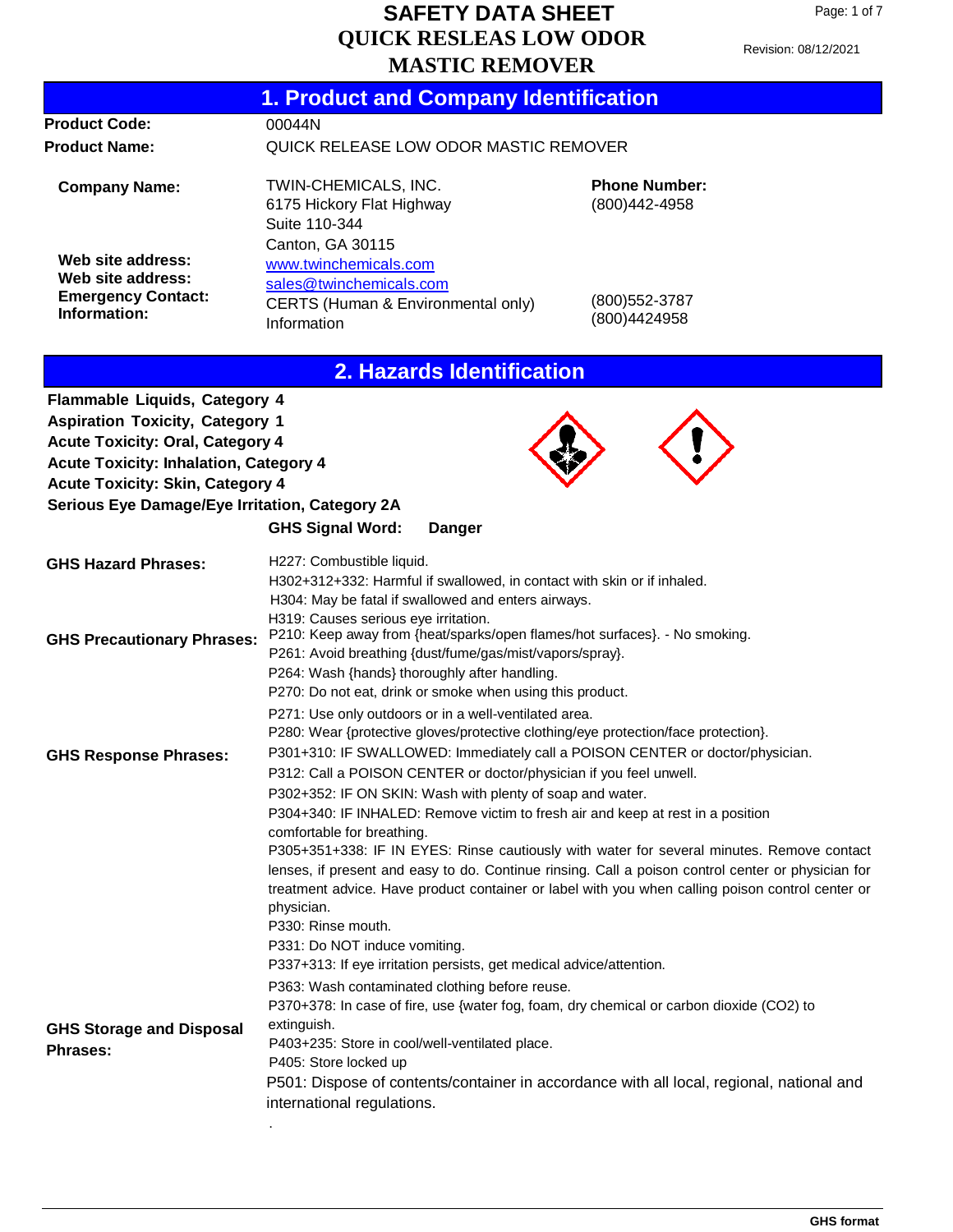#### **Potential Health Effects (Acute and Chronic):** Hazards not otherwise classified (HNOC) or not covered by GHS -none Hazards not otherwise classified (HNOC) or not covered by GHS -none

| 3. Composition/Information on Ingredients                                                               |                                                                                             |                                                    |                                                                                            |
|---------------------------------------------------------------------------------------------------------|---------------------------------------------------------------------------------------------|----------------------------------------------------|--------------------------------------------------------------------------------------------|
| CAS#                                                                                                    | <b>Hazardous Components (Chemical Name)</b>                                                 |                                                    | Concentration                                                                              |
| 64742-47-8                                                                                              |                                                                                             | Hydrotreated light distillate (petroleum)          | $<95.0\%$                                                                                  |
| 111-76-2                                                                                                | Glycol Ether EB}                                                                            | Ethanol, 2-Butoxy- {Ethylene glycol n-butyl ether, | $3.0 - 5.0 %$                                                                              |
| 9016-45-9                                                                                               | Poly(oxy-1,2-ethanediyl),<br>.alpha.-(nonylphenyl)-.omega.-hydr {Nonylphenol<br>Ethoxylate} |                                                    | < 5.0 %                                                                                    |
|                                                                                                         |                                                                                             |                                                    | <b>4. First Aid Measures</b>                                                               |
| <b>Emergency and First Aid</b><br><b>Procedures:</b>                                                    |                                                                                             | dangerous area.                                    | Consult a physician. Show this safety data sheet to the doctor in attendance. Move out of  |
| In Case of Inhalation:                                                                                  |                                                                                             | Consult a physician.                               | If breathed in, move person into fresh air. If not breathing, give artificial respiration. |
| In Case of Skin Contact:                                                                                |                                                                                             |                                                    | Wash off with soap and plenty of water. Consult a physician.                               |
| In Case of Eye Contact:                                                                                 |                                                                                             | 15 minutes and consult a physician.                | Flush eyes with water as a precaution. Rinse thoroughly with plenty of water for at least  |
| In Case of Ingestion:<br>Rinse mouth with water. Consult a physician.                                   |                                                                                             |                                                    | Do NOT induce vomiting. Never give anything by mouth to an unconscious person.             |
| Exposure:                                                                                               | <b>Signs and Symptoms Of</b><br>section 2.2) and/or in section 11                           |                                                    | The most important known symptoms and effects are described in the labeling (see           |
| Indication of any immediate<br>No data available.<br>medical attention and special<br>treatment needed: |                                                                                             |                                                    |                                                                                            |

| <b>5. Fire Fighting Measures</b>                                                                        |                   |                                                                                                                    |  |
|---------------------------------------------------------------------------------------------------------|-------------------|--------------------------------------------------------------------------------------------------------------------|--|
| Flash Pt:                                                                                               | >67.00 C          | Method Used: Estimate                                                                                              |  |
| <b>Explosive Limits:</b>                                                                                | LEL:              | UEL:                                                                                                               |  |
| <b>Autoignition Pt:</b>                                                                                 | > 230.00 C        |                                                                                                                    |  |
| Suitable Extinguishing Media: Use water spray, dry chemical, carbon dioxide, or alcohol-resistant foam. |                   |                                                                                                                    |  |
| <b>Fire Fighting Instructions:</b>                                                                      |                   | Wear self contained breathing apparatus for fire fighting if necessary.<br>Further information. No data available. |  |
| <b>Flammable Properties and</b><br>Hazards:                                                             |                   | Nature of decomposition products not known.                                                                        |  |
| <b>Hazardous Combustion</b><br><b>Products:</b>                                                         | No data available |                                                                                                                    |  |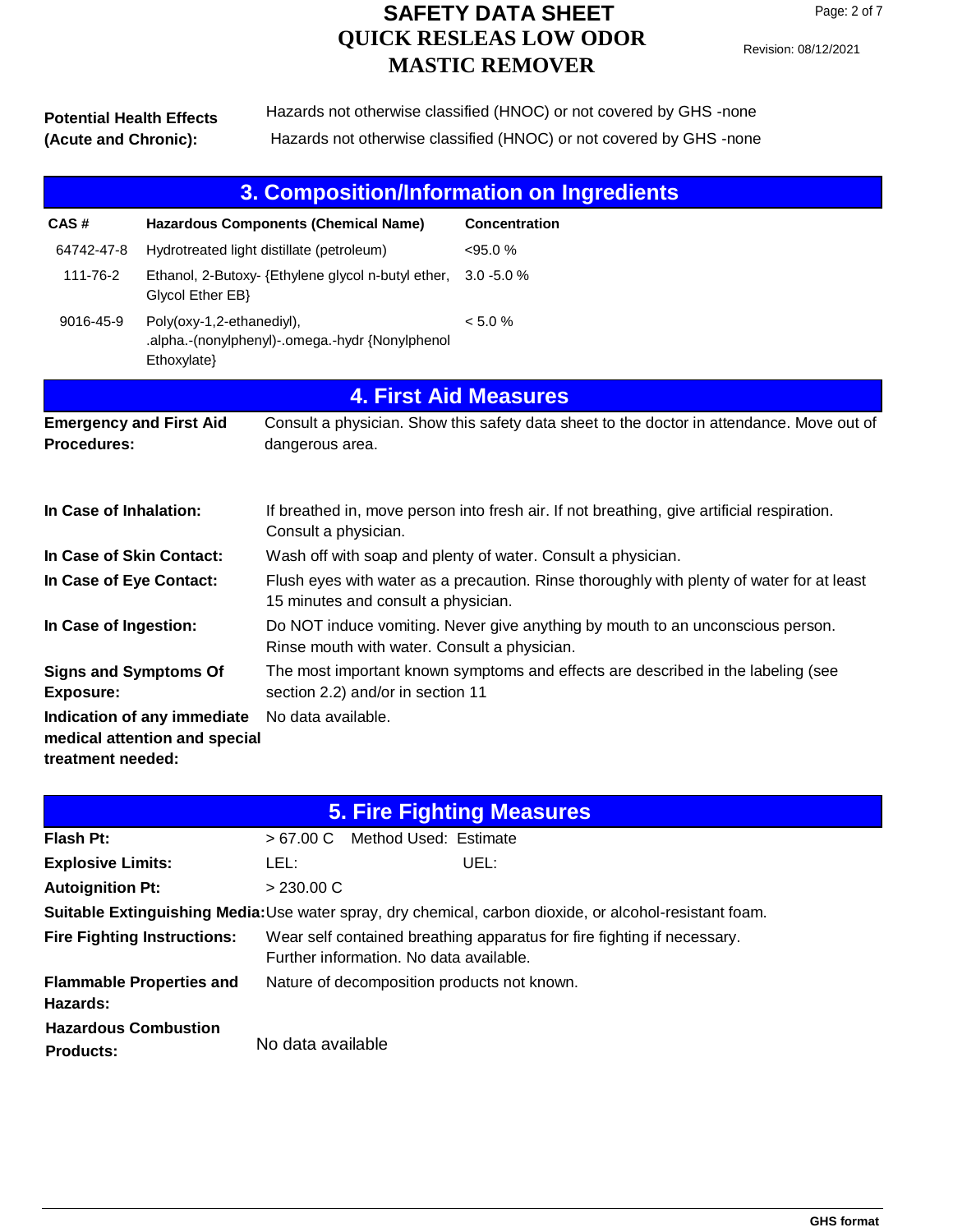Revision: 08/12/2021

|                                                                                                   | <b>6. Accidental Release Measures</b>                                                                                                                                                                                                                                                                                        |
|---------------------------------------------------------------------------------------------------|------------------------------------------------------------------------------------------------------------------------------------------------------------------------------------------------------------------------------------------------------------------------------------------------------------------------------|
| <b>Protective Precautions,</b><br><b>Protective Equipment and</b><br><b>Emergency Procedures:</b> | Use personal protective equipment. Avoid breathing vapors, mist or gas. Ensure<br>adequate ventilation. Remove all sources of ignition. Evacuate personnel to safe areas.<br>Beware of vapors accumulating to form explosive concentrations. Vapours can<br>accumulate in low areas. For personal protection see section 8.  |
| <b>Environmental Precautions:</b>                                                                 | Prevent further leakage or spillage if safe to do so. Do not let product enter drains.<br>Discharge into the environment must be avoided.                                                                                                                                                                                    |
| <b>Steps To Be Taken In Case</b><br><b>Material Is Released Or</b><br>Spilled:                    | Contain spillage, and then collect with an electrically protected vacuum cleaner or by<br>wet-brushing and place in container for disposal according to local regulations (see<br>section 13). Keep in suitable, closed containers for disposal. Soak up with inert<br>absorbent material and dispose of as hazardous waste. |
|                                                                                                   | <b>7. Handling and Storage</b>                                                                                                                                                                                                                                                                                               |
| <b>Precautions To Be Taken in</b><br>Handling:                                                    | Avoid contact with skin and eyes. Avoid inhalation of vapor or mist. Keep away from<br>sources of ignition - No smoking. Take measures to prevent the build up of electrostatic<br>charge.                                                                                                                                   |
| <b>Precautions To Be Taken in</b><br>Storing:                                                     | Keep container tightly closed in a dry and well-ventilated place. Containers which are<br>opened must be carefully resealed and kept upright to prevent leakage.<br>Storage class 510): Combustible liquids.                                                                                                                 |
| <b>Other Precautions:</b>                                                                         | Apart from the uses mentioned in section 1.2 no other specific uses are stipulated.                                                                                                                                                                                                                                          |

| <b>8. Exposure Controls/Personal Protection</b> |                                                                                             |                                           |                 |                                    |                     |
|-------------------------------------------------|---------------------------------------------------------------------------------------------|-------------------------------------------|-----------------|------------------------------------|---------------------|
| CAS#                                            | <b>Partial Chemical Name</b>                                                                |                                           | <b>OSHA TWA</b> | <b>ACGIH TWA</b>                   | <b>Other Limits</b> |
| 64742-47-8                                      |                                                                                             | Hydrotreated light distillate (petroleum) |                 | TLV: 200 mg/m3                     |                     |
| 111-76-2                                        | Ethanol, 2-Butoxy- {Ethylene glycol<br>n-butyl ether, Glycol Ether EB}                      |                                           | PEL: 50 ppm     | TLV: 20 ppm                        |                     |
| 9016-45-9                                       | Poly(oxy-1,2-ethanediyl),<br>.alpha.-(nonylphenyl)-.omega.-hydr<br>{Nonylphenol Ethoxylate} |                                           |                 |                                    |                     |
| CAS#                                            | <b>Chemical Name</b>                                                                        | <b>Jurisdiction</b>                       |                 | <b>Recommended Exposure Limits</b> | <b>Notations</b>    |
| 111-76-2<br>$E$ ther $EB$                       | Ethanol, 2-Butoxy-<br>Ethylene glycol n-butyl ether, Glycol                                 | <b>NIOSH</b>                              | TWA: 5 ppm      |                                    |                     |
| <b>Respiratory Equipment</b><br>(Specify Type): |                                                                                             | <b>Other Protective Clothing:</b>         |                 |                                    |                     |

**Eye Protection:**

**Protective Gloves:**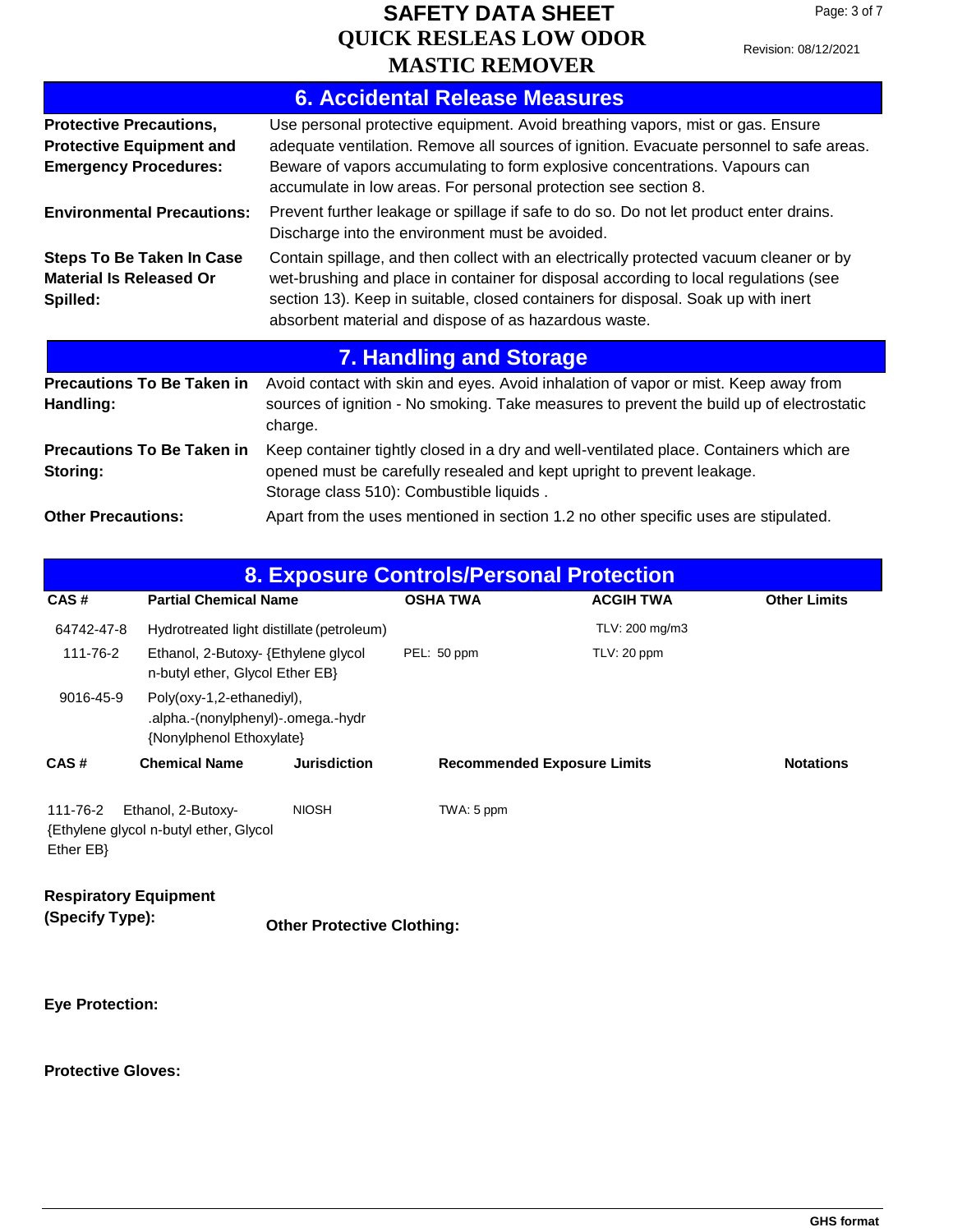Revision: 08/12/2021

Where risk assessment shows air-purifying respirators are appropriate use a fullface respirator with multi- purpose combination (US) or type ABEK (EN 14387) respirator cartridges as a backup to engineering controls. Use respirators and components tested and approved under appropriate government standards such as NIOSH (US) or CEN (EU).

Face shield and safety glasses. Tightly fitting safety goggles. Faceshield (8-inch minimum). Use equipment for eye protection tested and approved under appropriate government standards such as NIOSH (US) or EN 166(EU). Handle with gloves. Use proper glove removal technique (without touching glove's outer surface) to avoid skin contact with this product. Wash and dry hands. Full contact. Material: Nitrile rubber Minimum layer thickness: 0.4 mm. If used in solution, or

mixed with other substances, and under conditions which differ from EN 374, contact the supplier of the CE approved gloves. This recommendation is advisory only and must be evaluated by an industrial hygienist and safety

### officer familiar with the specific situation of anticipated use by our customers. It should not be construed as offering an approval for any specific use scenario.

Complete suit protecting against chemicals.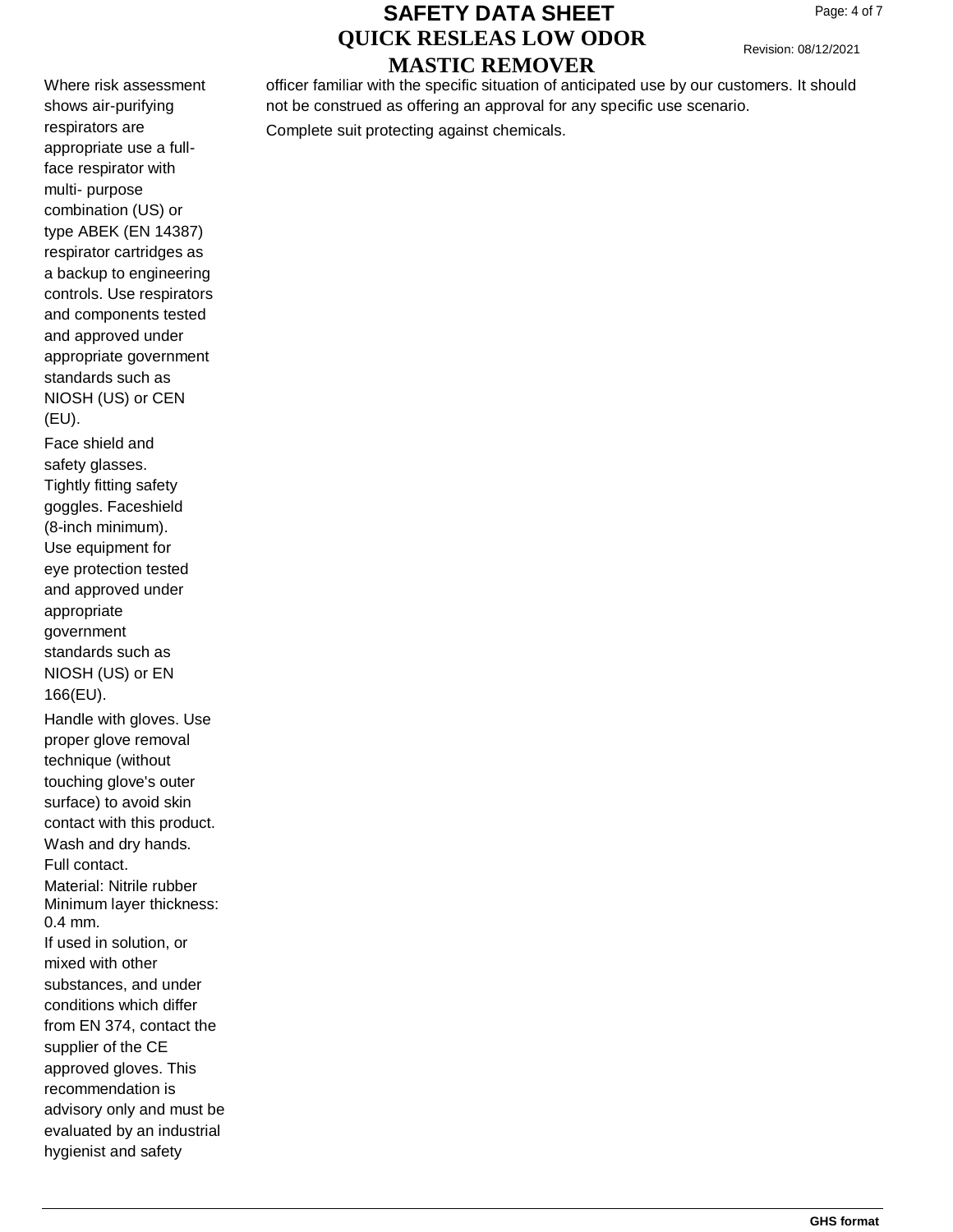Revision: 08/12/2021

**Engineering Controls (Ventilation etc.):**

Handle in accordance with good industrial hygiene and safety practice. Wash hands before breaks and at the end of workday.

**Environmental Exposure Controls:**

Prevent further leakage or spillage if safe to do so. Do not let product enter drains. Discharge into the environment must be avoided.

|                                                                                                          |                                             | <b>9. Physical and Chemical Properties</b> |
|----------------------------------------------------------------------------------------------------------|---------------------------------------------|--------------------------------------------|
| <b>Physical States:</b>                                                                                  | [X] Liquid<br>[ ] Gas                       | [ ] Solid                                  |
| <b>Appearance and Odor:</b>                                                                              | Clear liquid.                               |                                            |
|                                                                                                          | solvent odor.                               |                                            |
| pH:                                                                                                      | <b>NP</b>                                   |                                            |
| <b>Freezing Point:</b>                                                                                   | $~-75.00$ C                                 |                                            |
| <b>Boiling Point:</b>                                                                                    | 169.00 C - 245.00 C                         |                                            |
| Flash Pt:                                                                                                | > 67.00 C Method Used: Estimate             |                                            |
| <b>Evaporation Rate:</b>                                                                                 | $> 1$ (H2O=1) at 20.0 C                     |                                            |
| Flammability (solid, gas):                                                                               |                                             |                                            |
| <b>Explosive Limits:</b>                                                                                 | LEL:                                        | UEL:                                       |
| Vapor Pressure (vs. Air or<br>mm Hg):                                                                    |                                             |                                            |
| Vapor Density (vs. Air = 1):                                                                             | <b>NA</b>                                   |                                            |
| Specific Gravity (Water = 1):                                                                            | $0.819 - 0.829$<br>at 20.0 C                |                                            |
| <b>Solubility in Water:</b>                                                                              | $< 3\%$<br>at 20.0 C                        |                                            |
| <b>Octanol/Water Partition</b>                                                                           |                                             |                                            |
| Coefficient:                                                                                             |                                             |                                            |
| <b>Percent Volatile:</b>                                                                                 | $\sim$ 95 % by weight.                      |                                            |
| VOC / Volume:                                                                                            | 0.0000 G/L                                  |                                            |
| <b>Autoignition Pt:</b>                                                                                  | > 230.00 C                                  |                                            |
| <b>Decomposition Temperature: NA</b>                                                                     |                                             |                                            |
| <b>Viscosity:</b>                                                                                        |                                             |                                            |
|                                                                                                          |                                             | <b>10. Stability and Reactivity</b>        |
| <b>Reactivity:</b>                                                                                       | No data available.                          |                                            |
| Stability:                                                                                               | Unstable [ ]<br>Stable [X]                  |                                            |
| <b>Conditions To Avoid -</b><br>Instability:                                                             | Heat, flames and sparks. No data available. |                                            |
| <b>Incompatibility - Materials To Strong oxidizing agents.</b><br>Avoid:                                 |                                             |                                            |
| Hazardous Decomposition or No data available. In the event of fire: see section 5.<br><b>Byproducts:</b> |                                             |                                            |
| <b>Possibility of Hazardous</b><br><b>Reactions:</b>                                                     | Will occur [ ]                              | Will not occur [X]                         |
| <b>Conditions To Avoid -</b><br><b>Hazardous Reactions:</b>                                              | No data available.                          |                                            |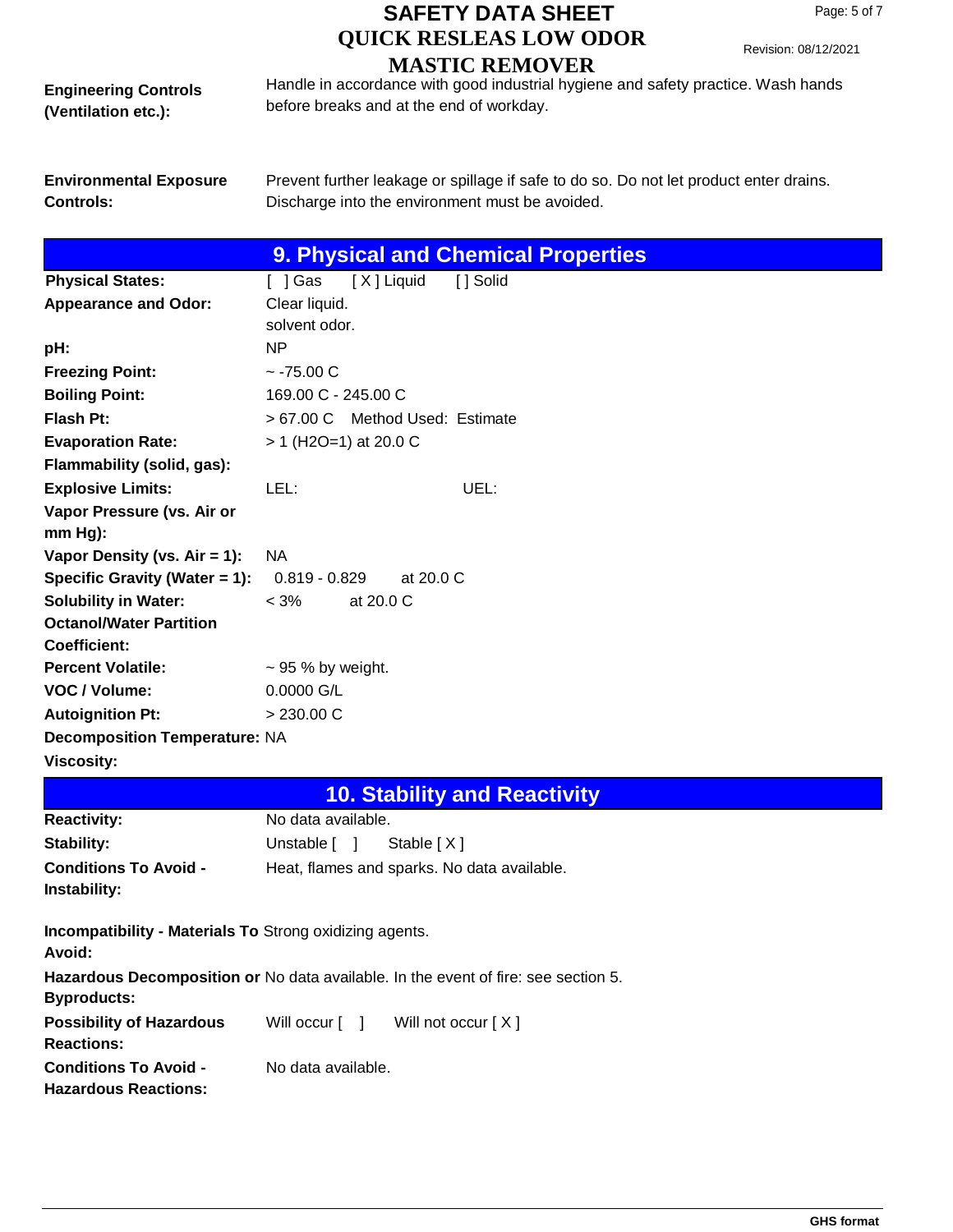Revision: 08/12/2021

|                                                                                                                                                                                                                                                                                                                                                                                                                                                                                                                                                                                                                                                                                                                                                                 |                                                                        |                                                                                                                                                                                                                                                              | <b>11. Toxicological Information</b> |             |                |             |
|-----------------------------------------------------------------------------------------------------------------------------------------------------------------------------------------------------------------------------------------------------------------------------------------------------------------------------------------------------------------------------------------------------------------------------------------------------------------------------------------------------------------------------------------------------------------------------------------------------------------------------------------------------------------------------------------------------------------------------------------------------------------|------------------------------------------------------------------------|--------------------------------------------------------------------------------------------------------------------------------------------------------------------------------------------------------------------------------------------------------------|--------------------------------------|-------------|----------------|-------------|
| <b>Toxicological Information:</b>                                                                                                                                                                                                                                                                                                                                                                                                                                                                                                                                                                                                                                                                                                                               |                                                                        | Acute demal toxicity:                                                                                                                                                                                                                                        | LD50 rabbit Dose $> 2,000$ mg/kg     |             |                |             |
|                                                                                                                                                                                                                                                                                                                                                                                                                                                                                                                                                                                                                                                                                                                                                                 |                                                                        | Skin irritation:                                                                                                                                                                                                                                             | Rabbit Non irritant                  |             |                |             |
|                                                                                                                                                                                                                                                                                                                                                                                                                                                                                                                                                                                                                                                                                                                                                                 |                                                                        | Eye irritation:                                                                                                                                                                                                                                              | Rabbit<br>minimal irritant.          |             |                |             |
|                                                                                                                                                                                                                                                                                                                                                                                                                                                                                                                                                                                                                                                                                                                                                                 |                                                                        | No data available. Inhalation: Dermal. Genotoxicity in vitro - mouse - S.typhimurium:<br>Host-mediated assay.                                                                                                                                                |                                      |             |                |             |
|                                                                                                                                                                                                                                                                                                                                                                                                                                                                                                                                                                                                                                                                                                                                                                 |                                                                        | Result: negative.<br>Reproductive toxicity. Aspiration hazard: Germ cell mutagenicity. Hamster ovary.<br>(OECD Test Guideline 474) Mouse. male.                                                                                                              |                                      |             |                |             |
|                                                                                                                                                                                                                                                                                                                                                                                                                                                                                                                                                                                                                                                                                                                                                                 |                                                                        | Overexposure may cause reproductive disorder(s) based on tests with laboratory<br>animals.                                                                                                                                                                   |                                      |             |                |             |
| <b>Irritation or Corrosion:</b>                                                                                                                                                                                                                                                                                                                                                                                                                                                                                                                                                                                                                                                                                                                                 |                                                                        | Skin corrosion/irritation.<br>Result: Tumorigenic: Tumors at site or application. No skin irritation -4. Serious eye<br>damage/eye irritation: Eyes: Rabbit.<br>No skin irritation -4 h. Mild skin irritation Serious eye damage/eye irritation Eyes -rabbit |                                      |             |                |             |
| Sensitization:                                                                                                                                                                                                                                                                                                                                                                                                                                                                                                                                                                                                                                                                                                                                                  |                                                                        | Standard Draize Test. Species: Guinea pig. Result: Tumorigenic: Tumors at site or<br>application. Maximisation Test. Does not cause skin sensitisation. Prolonged or repeated<br>exposure may cause allergic reactions in certain sensitive individuals.     |                                      |             |                |             |
| <b>Chronic Toxicological</b><br>Effects:                                                                                                                                                                                                                                                                                                                                                                                                                                                                                                                                                                                                                                                                                                                        |                                                                        | Specific target organ toxicity -single exposure (Globally Harmonized System) No data<br>available.<br>Specific target organ toxicity -repeated exposure: no data available.                                                                                  |                                      |             |                |             |
| IARC: Group 3: Not classifiable as to its carcinogenicity to humans 3.<br><b>Carcinogenicity/Other</b><br>Information:<br>NTP: No component of this product present at levels greater than or equal to 0.1% is<br>identified as a known or anticipated carcinogen by NTP.<br>OSHA: No component of this product present at levels greater than or equal to 0.1% is<br>identified as a carcinogen or potential carcinogen by OSHA. IARC: No component of this<br>product present at levels greater than or equal to 0.1% is identified as probable, possible<br>or confirmed human carcinogen by IARC.<br>ACGIH: No component of this product present at levels greater than or equal to 0.1% is<br>identified as a carcinogen or potential carcinogen by ACGIH. |                                                                        |                                                                                                                                                                                                                                                              |                                      |             |                |             |
| CAS#                                                                                                                                                                                                                                                                                                                                                                                                                                                                                                                                                                                                                                                                                                                                                            |                                                                        | <b>Hazardous Components (Chemical Name)</b>                                                                                                                                                                                                                  | <b>NTP</b>                           | <b>IARC</b> | <b>ACGIH</b>   | <b>OSHA</b> |
| 64742-47-8                                                                                                                                                                                                                                                                                                                                                                                                                                                                                                                                                                                                                                                                                                                                                      |                                                                        | Hydrotreated light distillate (petroleum)                                                                                                                                                                                                                    | n.a.                                 | n.a.        | A4             | n.a.        |
| 111-76-2                                                                                                                                                                                                                                                                                                                                                                                                                                                                                                                                                                                                                                                                                                                                                        | Ethanol, 2-Butoxy- {Ethylene glycol n-butyl ether, Glycol<br>Ether EB} |                                                                                                                                                                                                                                                              | n.a.                                 | 3           | A <sub>3</sub> | n.a.        |
| 9016-45-9                                                                                                                                                                                                                                                                                                                                                                                                                                                                                                                                                                                                                                                                                                                                                       | Poly(oxy-1,2-ethanediyl),<br>Ethoxylate}                               | .alpha.-(nonylphenyl)-.omega.-hydr {Nonylphenol                                                                                                                                                                                                              | n.a.                                 | n.a.        | n.a.           | n.a.        |
|                                                                                                                                                                                                                                                                                                                                                                                                                                                                                                                                                                                                                                                                                                                                                                 |                                                                        |                                                                                                                                                                                                                                                              | <b>12. Ecological Information</b>    |             |                |             |
| <b>General Ecological</b><br>Information:                                                                                                                                                                                                                                                                                                                                                                                                                                                                                                                                                                                                                                                                                                                       |                                                                        | (OECD Test Guideline 201))                                                                                                                                                                                                                                   |                                      |             |                |             |
| <b>Results of PBT and vPvB</b><br>PBT/vPvB assessment not available as chemical safety assessment not required/not<br>assessment:<br>conducted.                                                                                                                                                                                                                                                                                                                                                                                                                                                                                                                                                                                                                 |                                                                        |                                                                                                                                                                                                                                                              |                                      |             |                |             |
| <b>Persistence and</b><br>Degradability:                                                                                                                                                                                                                                                                                                                                                                                                                                                                                                                                                                                                                                                                                                                        |                                                                        | No data available. Result: 90.4 % Readily biodegradable. Biodegradability Result: 86 % -<br>Readily biodegradable.                                                                                                                                           |                                      |             |                |             |
|                                                                                                                                                                                                                                                                                                                                                                                                                                                                                                                                                                                                                                                                                                                                                                 | <b>Bioaccumulative Potential:</b>                                      | No data available. Does not bioaccumulate.                                                                                                                                                                                                                   |                                      |             |                |             |
| <b>Mobility in Soil:</b>                                                                                                                                                                                                                                                                                                                                                                                                                                                                                                                                                                                                                                                                                                                                        |                                                                        | No data available.                                                                                                                                                                                                                                           |                                      |             |                |             |